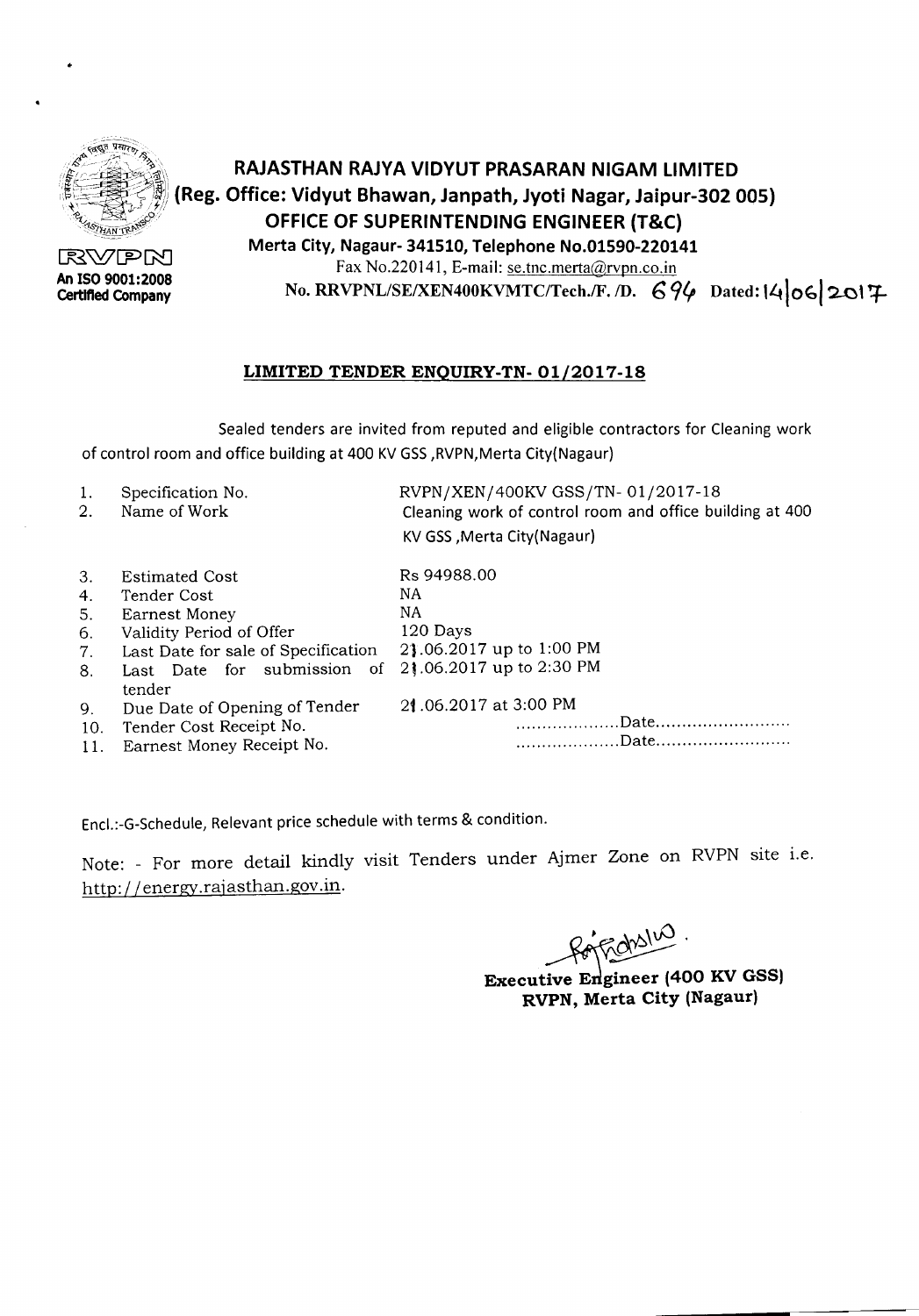### Terms and Conditions

- 1. The Tender should be addressed to the Executive Engineer (400 KV GSS), RVPN,Merta City (Nagaur).
- 2. The Tender shall be submitted in closed/ sealed envelope duly super scribed as "Limited Tender for Cleaning work of control room and office building at 400 KV GSS Merta City under TN 01/17-18"
- 3. The rate should be quoted for complete work, firm In all respect without any price variation including all taxes & duties as applicable from time to time. Safe execution of work shall rest with the contractor.
- 4. The quoted rate(s) shall be valid for  $120$  Days from the date of opening of tenders.<br>5. The work should be completed as per schedule. In 2000 of change as weak at d

 $\pmb{\varepsilon}$ 

- The work should be completed as per schedule. In case of absence or work not done properly as per schedule then the double of payable amount shall be deducted as Penalty and order placing authority may executed from other agency at risk and cost of contractor.
- 6. Payment shall be arranged / released as per Nigam's Payment policy on receipt of triplicate verified Running / final bills in the office of the Accounts Officer(T&C), RVPN, Merta City.
- 7. Statutory Deductions will be made as per applicable Nigam policy or applicable for time to time as per prevailing rules such as Service Tax, Cess on Service Tax, Building and other Construction Workers Welfare Cess @1% Works Cotract tax (WCT), Income Tax, Contractors security Deposit (CSD) etc. shall be made from bills before release of payment through RTGS/NEFT.
- 8. Any statutory Variation in any Levy/ Tax/ Cess /CSD/ WCT and any other Levy imposed from time to time shall be borne by the contractor at his cost.
- 9. The undersigned does not bind himself to accept the lowest or any other tender and reserve the right to reject any or all tender(s) without assigning any reason thereof.
- 10. Tenders received late due to any reason or which are incomplete shall not be accepted for consideration.
- 11. While submitting / forwarding the offer, it must be ensured that tender enquiry is submitted/forwarded in a closed envelope with superscription regarding Limited Tender Enquiry Number.
- 12. All "Tools & Plants" for execution of work shall be arranged by the contractor at his own cost.
- 13. Execution of Work including supply of material as per "G" Schedule shall rest with tenderer.
- 14. Safe execution of work shall rest with tenderer. Nigam shall not bear or share any compensation for" Fatal" or " Non-Fatal" accident. Care shall be taken to avoid any damages to Nigam's property in vicinity. Any such damages shall be sole responsibility of the contractor executing the work.
- 15. In case any damages are caused to Nigam equipments due to firm negligence while executing the work, than same shall be recovered from the tenderer as per prevailing issue rates of Nigam.
- 16. All the documents issued shall be submitted by the tendere duly filled up in all respect with seal and signature on each page.  $\blacksquare$
- 17. Any item not included in "G" schedule but required at site as per directions of order placing authority an or work In-Charge shall be carried out at the unit rates indicated in the applicable BSR and the payment will be made accordingly along with, applicable/ accepted Premium/ Discount(Above or Below) as the case may be.

 $-$ Rort

(R.K.SHA Executive Engineer(400 KV GSS) RVPN Merta City (Nagaur)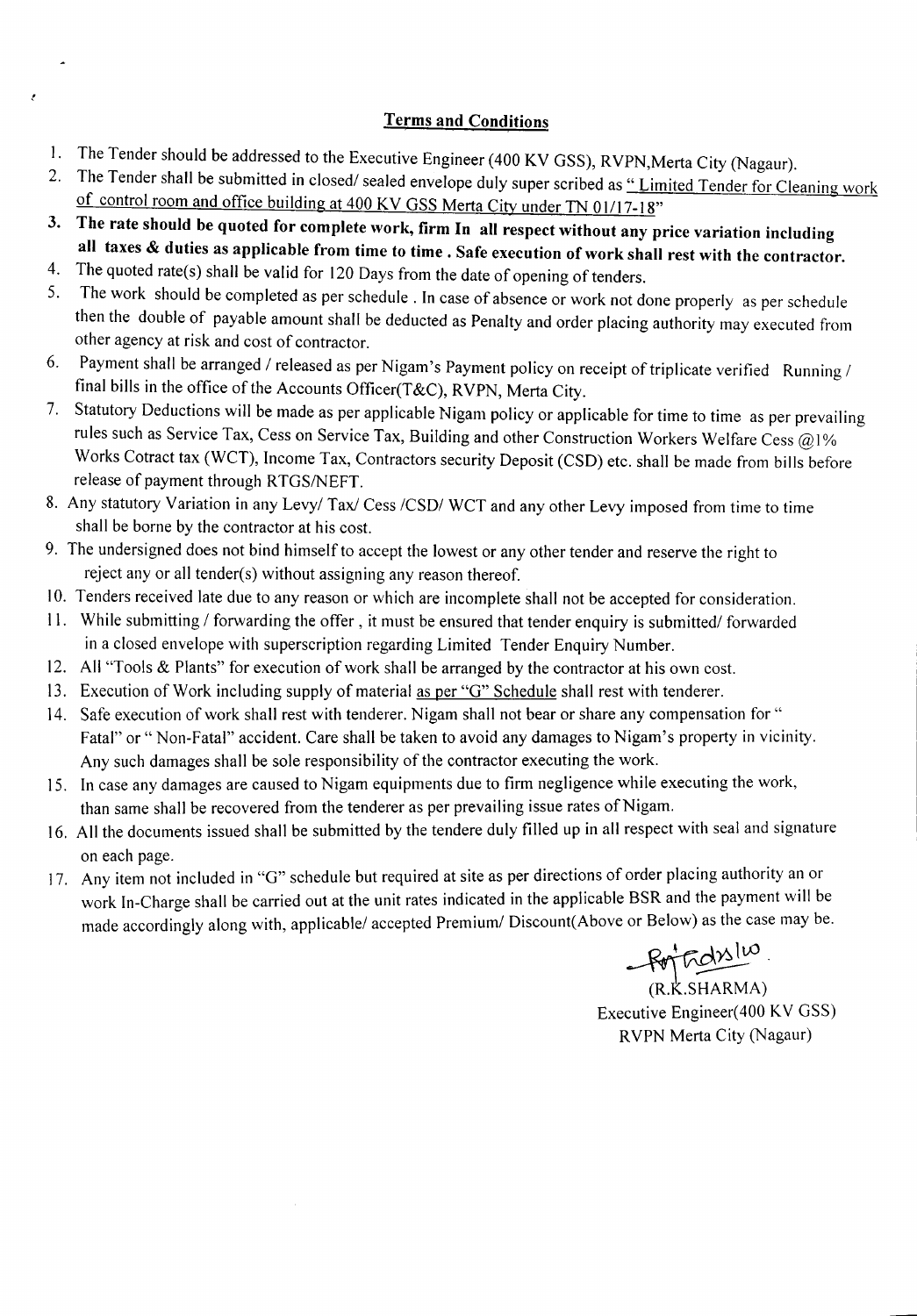# राजस्थान राज्य विधुत प्रसारण निगम लिमिटेड़

"जी" शेड्यू

कार्य का नाम :--नियन्त्रण कक्ष एवं कार्यालय भवनों की सामान्य सफाई का क्

(W.e.f. 01.08.17 to 31.03.18)

## 400KV GSS Merta City

रा.रा.वि.प्र.नि.लिमिटेड की वी.एस.आर.--2017 पर आधारि

| Ф.  | काय का विवरण                            | आवृति   | इकाई    | क्षेत्रफल | दर प्रति | कुल राशी  |
|-----|-----------------------------------------|---------|---------|-----------|----------|-----------|
| सं. |                                         |         |         |           | सौ वर्ग  | रुपये में |
|     |                                         |         |         |           | मीटर     |           |
| 1.0 | सामान्य सफाई कार्य                      |         |         |           |          |           |
| 1.1 | कार्यो का विवरण                         | र्प्रति | 100     | 1400      | 26.00    | 364.00    |
|     | ❖ ग्रिड<br>सब<br>स्टेशन परिसर<br>में    | दिन     | वर्गमी. | वर्गमी.   |          |           |
|     | कार्यालय,नियन्त्रण कक्ष , बरामदो,       |         |         |           |          |           |
|     | विश्राम कक्ष, सिढ़ियाँ, पी.एल.सी.सी.    |         |         |           |          |           |
|     | कक्ष,बैटरी कक्ष, विश्राम गृह, आदि में   |         |         |           |          |           |
|     | झाडू से सफाई करना व फिनायल              |         |         |           |          |           |
|     | से पौछा लगाने का कार्य।                 |         |         |           |          |           |
|     | ❖ नियन्त्रण कक्ष समेत सभी कमरो के       |         |         |           |          |           |
|     | दरवाजों व खिडकियों (मय शीशे)            |         |         |           |          |           |
|     | आदि की सफाई।                            |         |         |           |          |           |
|     | ❖ समस्त शौचालय व मुत्रालय मे            |         |         |           |          |           |
|     | फिनायल/रसायन का प्रयोग करते             |         |         |           |          |           |
|     |                                         |         |         |           |          |           |
|     | हुए सफाई एवं धुलाई का कार्य।            |         |         |           |          |           |
|     | ❖ उपरोक्त परिसर में कुड़ादानी           |         |         |           |          |           |
|     | (डस्टबिन) को खाली करना।                 |         |         |           |          |           |
|     | ❖ समस्त निकाले गए कचरे को               |         |         |           |          |           |
|     | ग्रिड़-सब स्टेशन परिसर से बाहर          |         |         |           |          |           |
|     | प्रभारी अधिकारी द्वारा निर्धारित        |         |         |           |          |           |
|     | स्थान पर डालना।                         |         |         |           |          |           |
|     | नोटः—                                   |         |         |           |          |           |
|     | 1):-सफाई कार्य हेतु झाडु, पौछे, डस्टर,  |         |         |           |          |           |
|     | .<br>आवश्यक उपकरण ऑदि ठैंकेदार को स्वयं |         |         |           |          |           |
|     | की लागत पर लाने होगे।                   |         |         |           |          |           |
|     | जैसे<br>सामान<br>2):—अन्य सफाई<br>का    |         |         |           |          |           |
|     | आदि<br>फिनायल,फिनायल गोली, रसायन        |         |         |           |          |           |
|     | विभाग द्वारा दैय होगें।                 |         |         |           |          |           |
|     | 3):-भुगतान फर्श क्षैत्रफल के आधार पर    |         |         |           |          |           |
|     | किया जायेगा।                            |         |         |           |          |           |
|     |                                         |         |         |           |          |           |
|     | Rotrasles                               |         |         |           |          |           |

Contd...2

----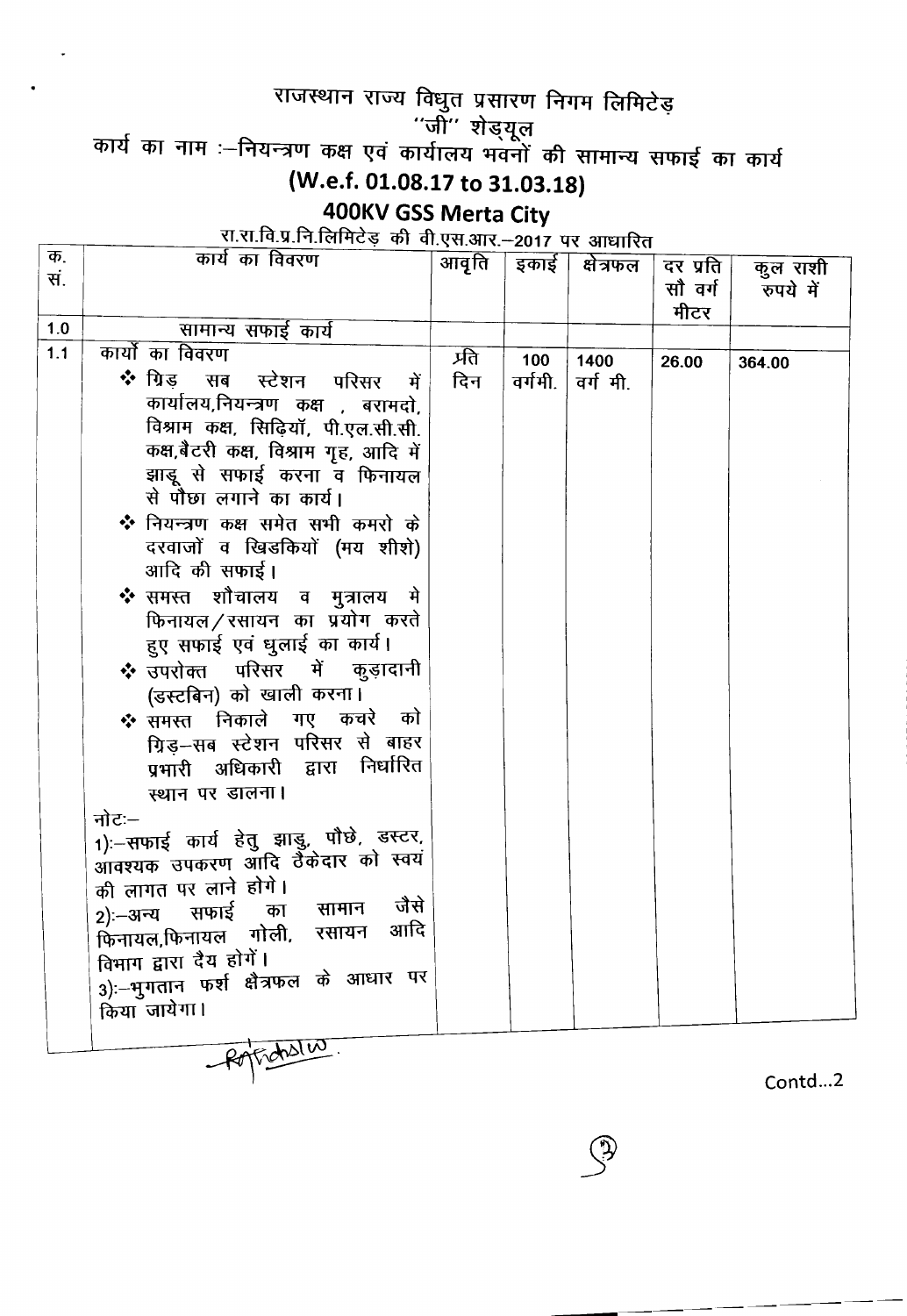|                                                   | कार्य का विवरण                                   |                            |                |           | दर प्रति |                       |  |
|---------------------------------------------------|--------------------------------------------------|----------------------------|----------------|-----------|----------|-----------------------|--|
| क.<br>सं.                                         |                                                  | आवृति                      | इकाई           | क्षेत्रफल |          | कुल राशी<br>रुपये में |  |
|                                                   |                                                  |                            |                |           | सौ वर्ग  |                       |  |
|                                                   |                                                  |                            |                |           | मीटर     |                       |  |
| 1.2                                               | नियन्त्रण कक्ष से मुख्य द्वार तक सड़क व          | प्रति                      | 100            | 500       | 5.00     | 25.00                 |  |
|                                                   | अन्य सड़के एवं इनके दोनों और छोडी गई             | दिन                        | वर्गमी. ।      | वर्गमी.   |          |                       |  |
|                                                   | खाली जगह की झाडू द्वारा सफाई, समस्त              |                            |                |           |          |                       |  |
|                                                   | निकाले गए कचरे को ग्रिड़—सब स्टेशन               |                            |                |           |          |                       |  |
|                                                   | परिसर से बाहर प्रभारी अधिकारी द्वारा             |                            |                |           |          |                       |  |
|                                                   | निर्धारित स्थान पर डालना। सफाई कार्य             |                            |                |           |          |                       |  |
|                                                   | हेतु झाड़ू एवं आवश्यक उपकरण ठेकेदार              |                            |                |           |          |                       |  |
|                                                   | को स्वयं की लागत पर लाने होगें।                  |                            |                |           |          |                       |  |
|                                                   |                                                  |                            |                |           |          |                       |  |
|                                                   | Total $(1.1+1.2)$                                | 389.00<br><i>प्र</i> तिदिन |                |           |          |                       |  |
|                                                   |                                                  |                            |                |           |          |                       |  |
|                                                   | 389x243<br>01.08.17 to 31.03.18 (243 दिन)<br>(A) |                            |                |           |          |                       |  |
| 1.4                                               | नियन्त्रण कक्ष, विश्राम गृह, व अन्य              | मासिक                      | 100            | 1153      | 5.00     | 57.65                 |  |
|                                                   | कार्यालय परिसर के ऊपर की छत व                    |                            | वर्गमी. $\mid$ | वर्गमी.   |          |                       |  |
|                                                   | बरसाती नालो की सफाई। समस्त निकाले                |                            |                |           |          |                       |  |
|                                                   | गए कचरे को ग्रिड़-सब स्टेशन परिसर से             |                            |                |           |          |                       |  |
|                                                   | बाहर प्रभारी अधिकारी द्वारा निर्धारित स्थान      |                            |                |           |          |                       |  |
|                                                   | पर डालना। सफाई कार्य हेतु झाड़ू एवं              |                            |                |           |          |                       |  |
|                                                   | आवश्यक उपकरण ठेकेदार को स्वयं की                 |                            |                |           |          |                       |  |
|                                                   | लागत पर लाने होगें।                              |                            |                |           |          |                       |  |
| 01.08.17 to 31.03.18 (08 महिने)<br>8x57.65<br>(B) |                                                  |                            |                |           | 461.20   |                       |  |
|                                                   | Total $(A+B)$                                    |                            |                |           |          | 94988.20              |  |
|                                                   |                                                  |                            |                |           |          |                       |  |
|                                                   |                                                  |                            |                |           |          |                       |  |
|                                                   |                                                  |                            |                |           |          |                       |  |
|                                                   |                                                  |                            |                |           |          |                       |  |

 $d^2$  $~\bar{}$ XEN (400KV GSS)

Merta City

*-* meer AEN (M-400KV GSS) Merta City

JEN (M-400KV GSS) Merta City